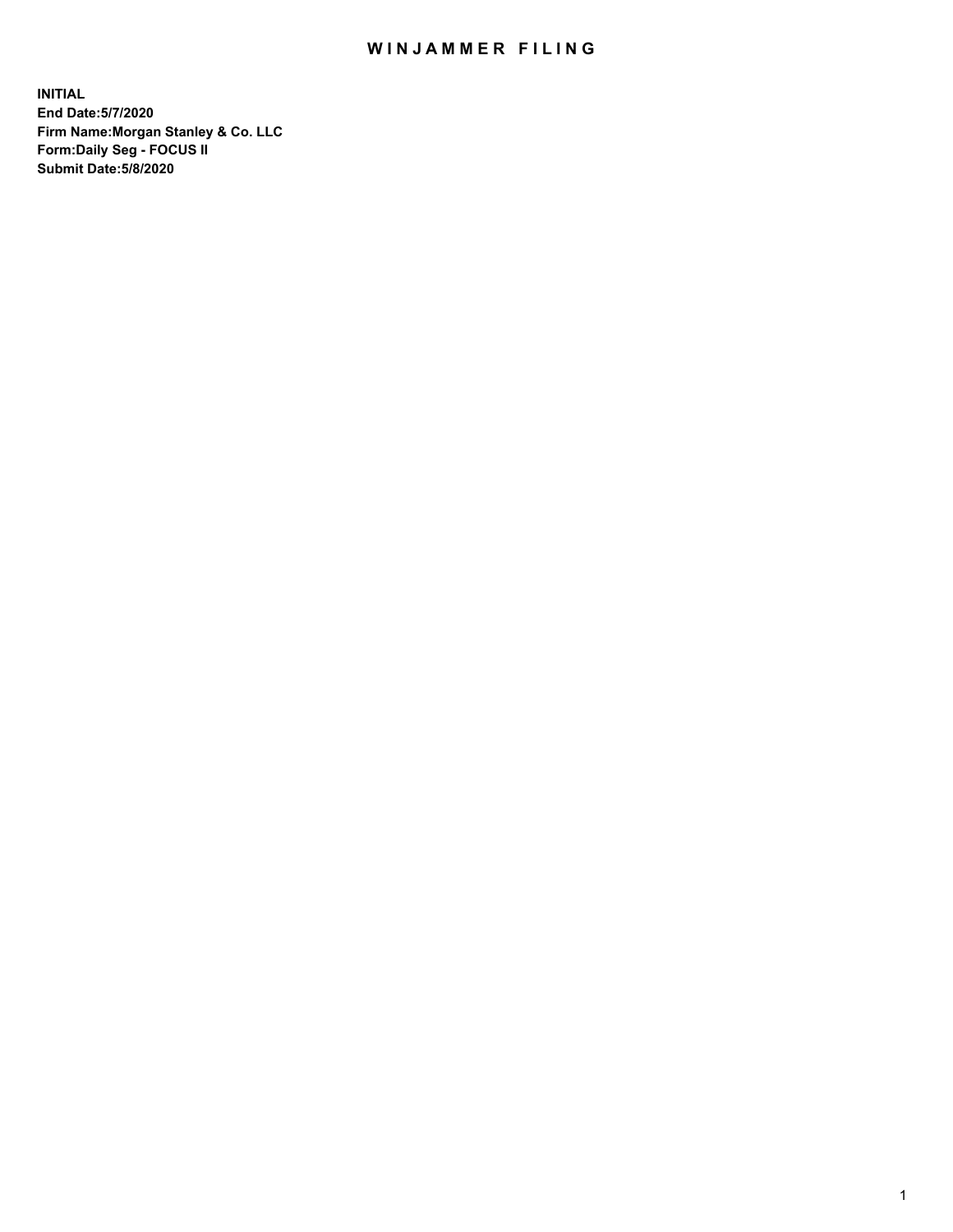**INITIAL End Date:5/7/2020 Firm Name:Morgan Stanley & Co. LLC Form:Daily Seg - FOCUS II Submit Date:5/8/2020 Daily Segregation - Cover Page**

| Name of Company                                                                                                                                                                                                                                                                                                                | Morgan Stanley & Co. LLC                                    |
|--------------------------------------------------------------------------------------------------------------------------------------------------------------------------------------------------------------------------------------------------------------------------------------------------------------------------------|-------------------------------------------------------------|
| <b>Contact Name</b>                                                                                                                                                                                                                                                                                                            | <b>Ikram Shah</b>                                           |
| <b>Contact Phone Number</b>                                                                                                                                                                                                                                                                                                    | 212-276-0963                                                |
| <b>Contact Email Address</b>                                                                                                                                                                                                                                                                                                   | lkram.shah@morganstanley.com                                |
| FCM's Customer Segregated Funds Residual Interest Target (choose one):<br>a. Minimum dollar amount: ; or<br>b. Minimum percentage of customer segregated funds required:% ; or<br>c. Dollar amount range between: and; or<br>d. Percentage range of customer segregated funds required between: % and %.                       | 235,000,000<br><u>0</u><br><u>00</u><br>0 Q                 |
| FCM's Customer Secured Amount Funds Residual Interest Target (choose one):<br>a. Minimum dollar amount: : or<br>b. Minimum percentage of customer secured funds required:%; or<br>c. Dollar amount range between: and; or<br>d. Percentage range of customer secured funds required between:% and%.                            | 140,000,000<br><u>0</u><br>0 <sub>0</sub><br>0 <sub>0</sub> |
| FCM's Cleared Swaps Customer Collateral Residual Interest Target (choose one):<br>a. Minimum dollar amount: ; or<br>b. Minimum percentage of cleared swaps customer collateral required:% ; or<br>c. Dollar amount range between: and; or<br>d. Percentage range of cleared swaps customer collateral required between:% and%. | 92,000,000<br><u>0</u><br>0 Q<br>0 <sub>0</sub>             |

Attach supporting documents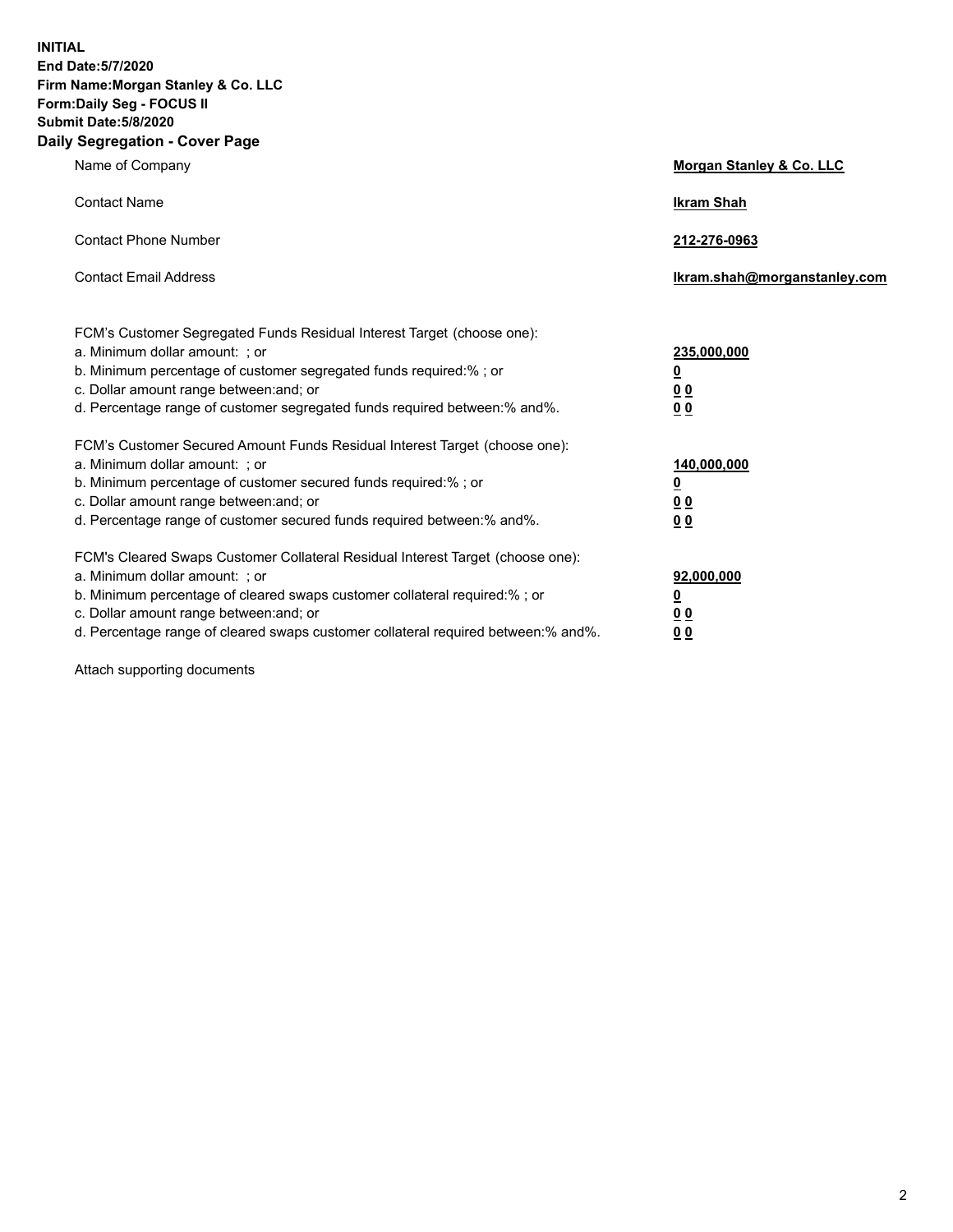| <b>INITIAL</b> | End Date: 5/7/2020<br>Firm Name: Morgan Stanley & Co. LLC<br>Form: Daily Seg - FOCUS II<br><b>Submit Date: 5/8/2020</b><br><b>Daily Segregation - Secured Amounts</b> |                                                     |
|----------------|-----------------------------------------------------------------------------------------------------------------------------------------------------------------------|-----------------------------------------------------|
|                | Foreign Futures and Foreign Options Secured Amounts<br>Amount required to be set aside pursuant to law, rule or regulation of a foreign                               | $0$ [7305]                                          |
|                | government or a rule of a self-regulatory organization authorized thereunder                                                                                          |                                                     |
| 1.             | Net ledger balance - Foreign Futures and Foreign Option Trading - All Customers<br>A. Cash                                                                            | 4,570,104,195 [7315]                                |
| 2.             | B. Securities (at market)<br>Net unrealized profit (loss) in open futures contracts traded on a foreign board of trade                                                | 2,762,251,458 [7317]<br><b>-81,818,581</b> [7325]   |
| 3.             | Exchange traded options                                                                                                                                               |                                                     |
|                | a. Market value of open option contracts purchased on a foreign board of trade<br>b. Market value of open contracts granted (sold) on a foreign board of trade        | 8,032,544 [7335]<br>-12,874,377 [7337]              |
| 4.             | Net equity (deficit) (add lines 1.2. and 3.)                                                                                                                          | 7,245,695,239 [7345]                                |
| 5.             | Account liquidating to a deficit and account with a debit balances - gross amount<br>Less: amount offset by customer owned securities                                 | 122,623,066 [7351]<br>-113,758,458 [7352] 8,864,608 |
|                |                                                                                                                                                                       | [7354]                                              |
| 6.             | Amount required to be set aside as the secured amount - Net Liquidating Equity<br>Method (add lines 4 and 5)                                                          | 7,254,559,847 [7355]                                |
| 7.             | Greater of amount required to be set aside pursuant to foreign jurisdiction (above) or line<br>6.                                                                     | 7,254,559,847 [7360]                                |
|                | FUNDS DEPOSITED IN SEPARATE REGULATION 30.7 ACCOUNTS                                                                                                                  |                                                     |
| 1.             | Cash in banks                                                                                                                                                         |                                                     |
|                | A. Banks located in the United States                                                                                                                                 | 727,655,721 [7500]                                  |
|                | B. Other banks qualified under Regulation 30.7                                                                                                                        | 201,948,807 [7520] 929,604,528<br>[7530]            |
| 2.             | <b>Securities</b>                                                                                                                                                     |                                                     |
|                | A. In safekeeping with banks located in the United States                                                                                                             | 744,762,672 [7540]                                  |
| 3.             | B. In safekeeping with other banks qualified under Regulation 30.7<br>Equities with registered futures commission merchants                                           | 0 [7560] 744,762,672 [7570]                         |
|                | A. Cash                                                                                                                                                               | 11,676,682 [7580]                                   |
|                | <b>B.</b> Securities                                                                                                                                                  | $0$ [7590]                                          |
|                | C. Unrealized gain (loss) on open futures contracts                                                                                                                   | 1,539,989 [7600]                                    |
|                | D. Value of long option contracts                                                                                                                                     | <u>0</u> [7610]                                     |
|                | E. Value of short option contracts                                                                                                                                    | 0 [7615] 13,216,671 [7620]                          |
| 4.             | Amounts held by clearing organizations of foreign boards of trade                                                                                                     |                                                     |
|                | A. Cash                                                                                                                                                               | $0$ [7640]                                          |
|                | <b>B.</b> Securities                                                                                                                                                  | $0$ [7650]                                          |
|                | C. Amount due to (from) clearing organization - daily variation                                                                                                       | $0$ [7660]                                          |
|                | D. Value of long option contracts                                                                                                                                     | $0$ [7670]                                          |
|                | E. Value of short option contracts                                                                                                                                    | 0 [7675] 0 [7680]                                   |
| 5.             | Amounts held by members of foreign boards of trade                                                                                                                    |                                                     |
|                | A. Cash                                                                                                                                                               | 3,928,470,677 [7700]                                |
|                | <b>B.</b> Securities                                                                                                                                                  | 2,017,488,787 [7710]                                |
|                | C. Unrealized gain (loss) on open futures contracts<br>D. Value of long option contracts                                                                              | -83,358,570 [7720]<br>8,032,544 [7730]              |
|                | E. Value of short option contracts                                                                                                                                    | <u>-12,874,377</u> [7735] 5,857,759,061             |
|                |                                                                                                                                                                       | [7740]                                              |
| 6.             | Amounts with other depositories designated by a foreign board of trade                                                                                                | $0$ [7760]                                          |
| 7.             | Segregated funds on hand                                                                                                                                              | $0$ [7765]                                          |
| 8.             | Total funds in separate section 30.7 accounts                                                                                                                         | 7,545,342,932 [7770]                                |
| 9.             | Excess (deficiency) Set Aside for Secured Amount (subtract line 7 Secured Statement                                                                                   | 290,783,085 [7380]                                  |
| 10.            | Page 1 from Line 8)<br>Management Target Amount for Excess funds in separate section 30.7 accounts                                                                    | 140,000,000 [7780]                                  |
| 11.            | Excess (deficiency) funds in separate 30.7 accounts over (under) Management Target                                                                                    | 150,783,085 [7785]                                  |
|                |                                                                                                                                                                       |                                                     |

3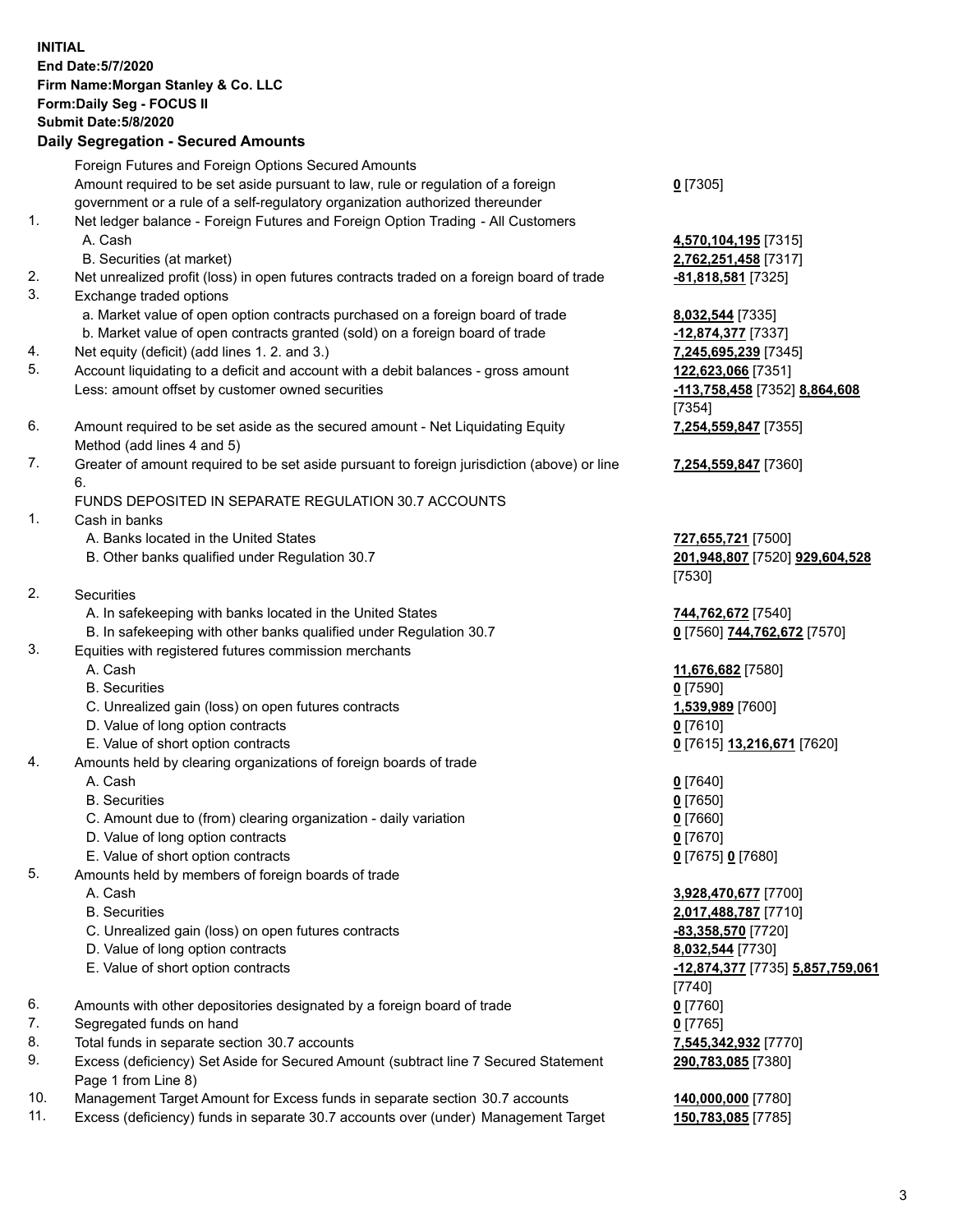**INITIAL End Date:5/7/2020 Firm Name:Morgan Stanley & Co. LLC Form:Daily Seg - FOCUS II Submit Date:5/8/2020 Daily Segregation - Segregation Statement** SEGREGATION REQUIREMENTS(Section 4d(2) of the CEAct) 1. Net ledger balance A. Cash **10,815,049,717** [7010] B. Securities (at market) **8,481,835,595** [7020] 2. Net unrealized profit (loss) in open futures contracts traded on a contract market **7,335,125,252** [7030] 3. Exchange traded options A. Add market value of open option contracts purchased on a contract market **690,871,083** [7032] B. Deduct market value of open option contracts granted (sold) on a contract market **-601,351,653** [7033] 4. Net equity (deficit) (add lines 1, 2 and 3) **26,721,529,994** [7040] 5. Accounts liquidating to a deficit and accounts with debit balances - gross amount **276,356,001** [7045] Less: amount offset by customer securities **-273,604,793** [7047] **2,751,208** [7050] 6. Amount required to be segregated (add lines 4 and 5) **26,724,281,202** [7060] FUNDS IN SEGREGATED ACCOUNTS 7. Deposited in segregated funds bank accounts A. Cash **5,335,877,360** [7070] B. Securities representing investments of customers' funds (at market) **0** [7080] C. Securities held for particular customers or option customers in lieu of cash (at market) **1,133,603,759** [7090] 8. Margins on deposit with derivatives clearing organizations of contract markets A. Cash **13,212,107,363** [7100] B. Securities representing investments of customers' funds (at market) **0** [7110] C. Securities held for particular customers or option customers in lieu of cash (at market) **7,348,231,836** [7120] 9. Net settlement from (to) derivatives clearing organizations of contract markets **284,112,611** [7130] 10. Exchange traded options A. Value of open long option contracts **690,871,083** [7132] B. Value of open short option contracts **-601,351,653** [7133] 11. Net equities with other FCMs A. Net liquidating equity **12,820,465** [7140] B. Securities representing investments of customers' funds (at market) **0** [7160] C. Securities held for particular customers or option customers in lieu of cash (at market) **0** [7170] 12. Segregated funds on hand **0** [7150] 13. Total amount in segregation (add lines 7 through 12) **27,416,272,824** [7180] 14. Excess (deficiency) funds in segregation (subtract line 6 from line 13) **691,991,622** [7190] 15. Management Target Amount for Excess funds in segregation **235,000,000** [7194]

16. Excess (deficiency) funds in segregation over (under) Management Target Amount Excess

**456,991,622** [7198]